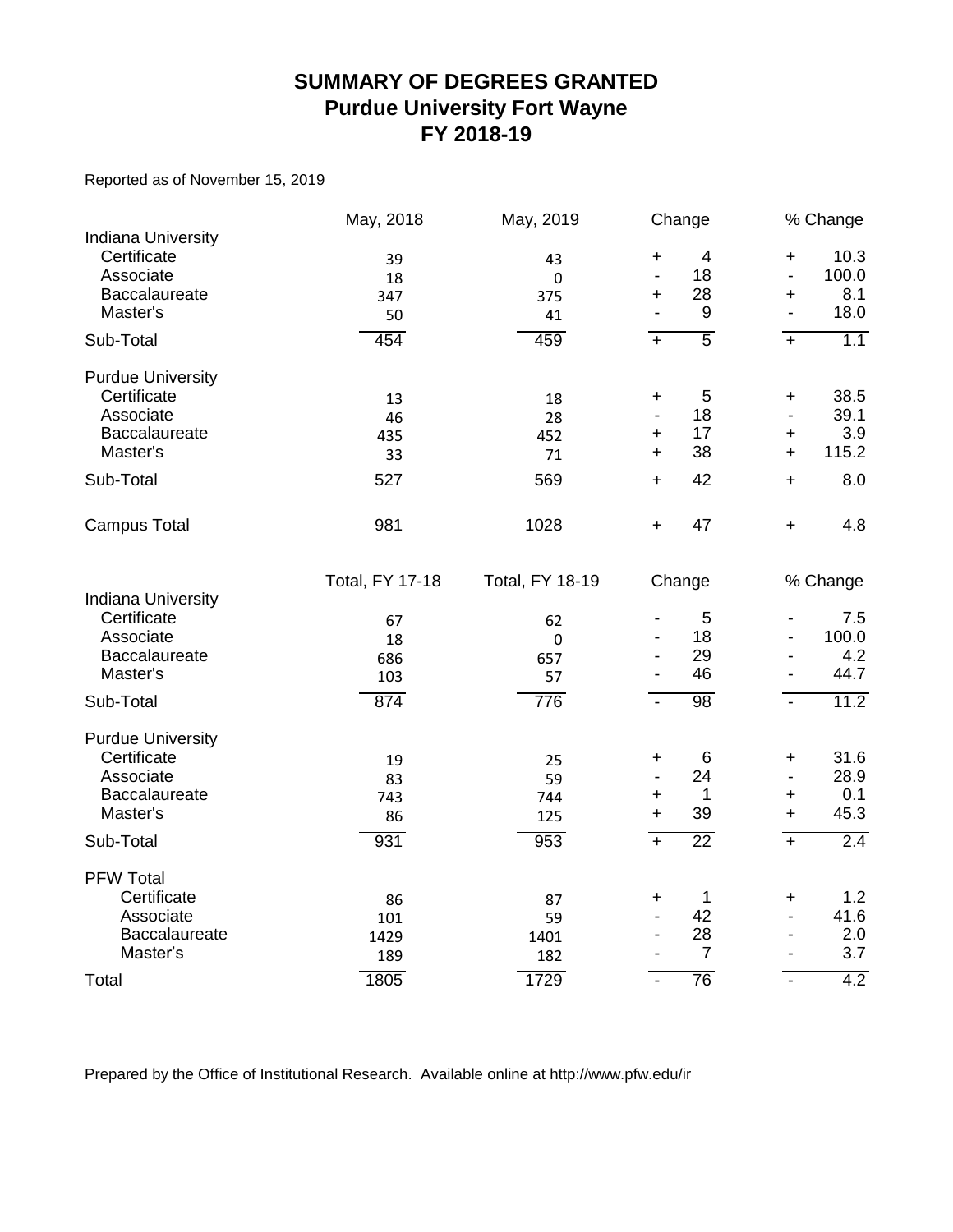## **Arts and Sciences Biology Bachelor of Science** Biology 0 16 51 0 67 **Certificate** Research Certificate Biology **0** 1 2 0 3 **Master of Science** Biology 6 4 8 0 18 **Biology Total 6 21 61 0 88 Chemistry Associate of Science** Chemistry 0 5 8 0 13 **B S in Chemistry** Chemistry Chem Option **0** 0 0 2 0 2 2 0 2 **Bachelor of Science** Chemistry 20 0 0 2 0 2 0 2 Chemistry Pre Medicine 1 0 0 0 1 Chemistry Pre Dentistry **Chemistry Chemistry Pre Dentistry Chemistry Chemistry Pre Dentistry Chemistry Chemistry Chemistry Total 1 5 13 0 19 Communication Bachelor of Arts** Communication 4 10 24 3 41 Media and Public Comm  $\begin{array}{cccc} 0 & 2 & 0 & 0 & 2 \end{array}$ **Master of Arts** Prof Communication Studies 1 1 1 4 0 6 **Communication Total 5 13 28 3 49 Communication Sci & Disorders Bachelor of Science** Communication Sci & Disorders 0 6 18 0 24 **Certificate** Gerontology Certificate  $\begin{array}{cccc} 0 & 2 & 15 & 0 & 17 \end{array}$ **Communication Sci & Disorders Total 0 8 33 0 41**

### **FY 2018-2019 Degree Summary by Major**

**AUG., 2018 DEC., 2018 MAY., 2019 JUN., 2019 Total**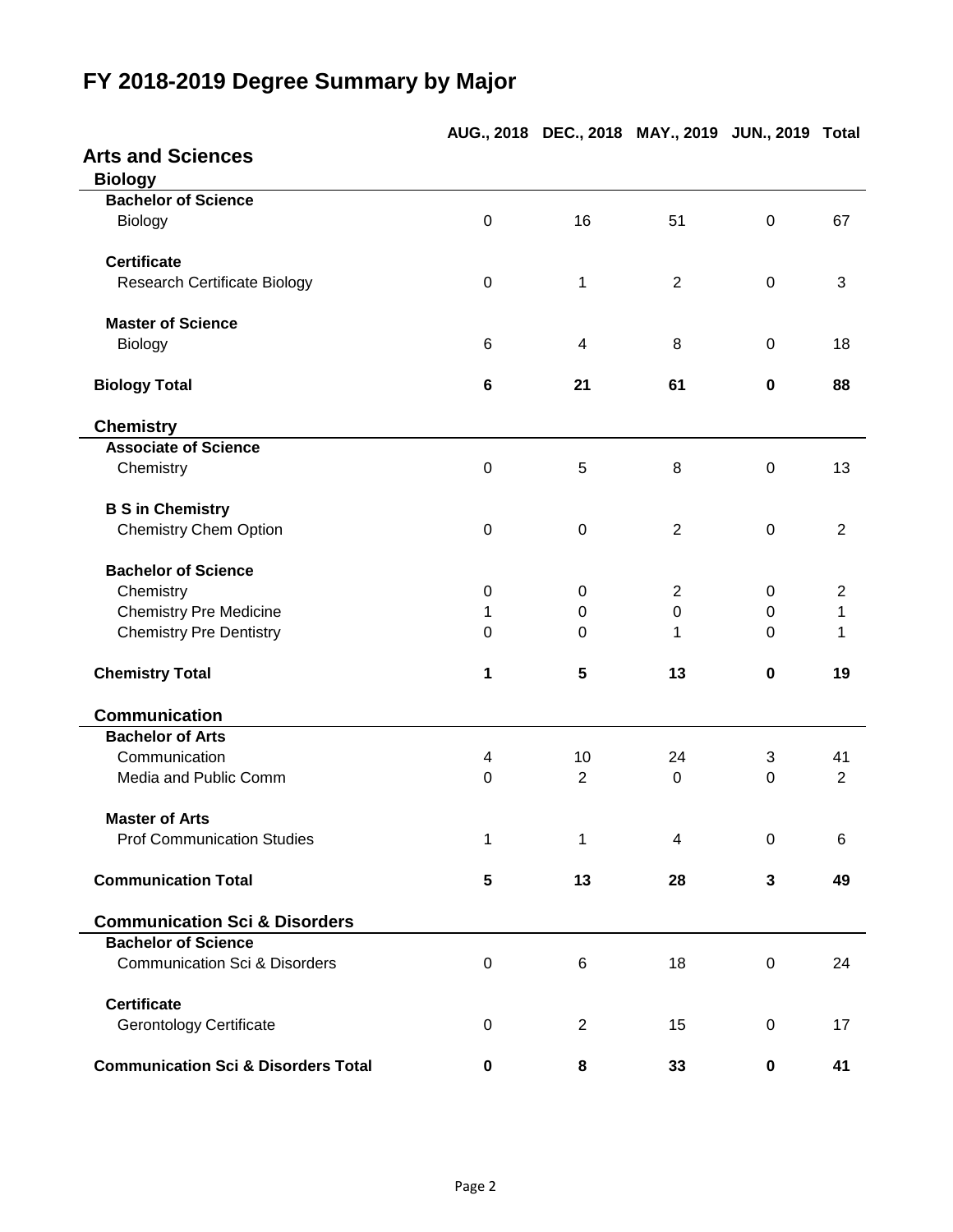|                                        |                |                | AUG., 2018 DEC., 2018 MAY., 2019 JUN., 2019 Total |                  |                |
|----------------------------------------|----------------|----------------|---------------------------------------------------|------------------|----------------|
| <b>English and Linguistics</b>         |                |                |                                                   |                  |                |
| <b>Bachelor of Arts</b>                |                |                |                                                   |                  |                |
| English                                | $\,6$          | 9              | 14                                                | $\mathbf{1}$     | 30             |
| Philosophy                             | $\overline{0}$ | $\overline{2}$ | $\mathbf{1}$                                      | $\mathbf 0$      | 3              |
| <b>Certificate</b>                     |                |                |                                                   |                  |                |
| Tch Engl New Lang UG Cert              | $\mathbf 0$    | $\sqrt{2}$     | 3                                                 | $\boldsymbol{0}$ | 5              |
| <b>Medical Ethics</b>                  | $\Omega$       | 1              | $\Omega$                                          | $\Omega$         | 1              |
| <b>English and Linguistics Total</b>   | $6\phantom{1}$ | 14             | 18                                                | 1                | 39             |
| <b>General Studies</b>                 |                |                |                                                   |                  |                |
| <b>Bachelor of General Studies</b>     |                |                |                                                   |                  |                |
| <b>General Studies</b>                 | 14             | 38             | 47                                                | 8                | 107            |
| <b>General Studies Distance</b>        | $\overline{2}$ | 5              | 8                                                 | 1                | 16             |
| <b>Bachelor of Applied Science</b>     |                |                |                                                   |                  |                |
| <b>Applied Science</b>                 | 1              | 1              | $\mathbf{1}$                                      | $\mathbf{1}$     | 4              |
| <b>General Studies Total</b>           | 17             | 44             | 56                                                | 10               | 127            |
| <b>History</b>                         |                |                |                                                   |                  |                |
| <b>Bachelor of Arts</b>                |                |                |                                                   |                  |                |
| History                                | 0              | $\overline{2}$ | 10                                                | 0                | 12             |
| <b>History Total</b>                   | $\mathbf 0$    | $\mathbf{2}$   | 10                                                | $\mathbf 0$      | 12             |
| <b>Interdisciplinary Studies</b>       |                |                |                                                   |                  |                |
| <b>Certificate</b>                     |                |                |                                                   |                  |                |
| Intl Studies Certificate               | $\mathbf 2$    | 3              | 5                                                 | $\boldsymbol{0}$ | 10             |
| <b>Peace Conflct Stud Certificate</b>  | 1              | 1              | $\overline{2}$                                    | $\mathbf 0$      | 4              |
| <b>Interdisciplinary Studies Total</b> | 3              | 4              | $\mathbf{7}$                                      | $\bf{0}$         | 14             |
| Intl Language and Cul Studies          |                |                |                                                   |                  |                |
| <b>Bachelor of Arts</b>                |                |                |                                                   |                  |                |
| French                                 | 0              | 0              | $\overline{2}$                                    | 1                | 3              |
| German                                 | $\mathbf 0$    | 1              | $\mathbf 0$                                       | 1                | $\overline{2}$ |
| Spanish                                | $\Omega$       | 6              | $\overline{4}$                                    | $\overline{0}$   | 10             |
| Intl Language and Cul Studies Total    | $\mathbf 0$    | $\overline{7}$ | 6                                                 | $\mathbf{2}$     | 15             |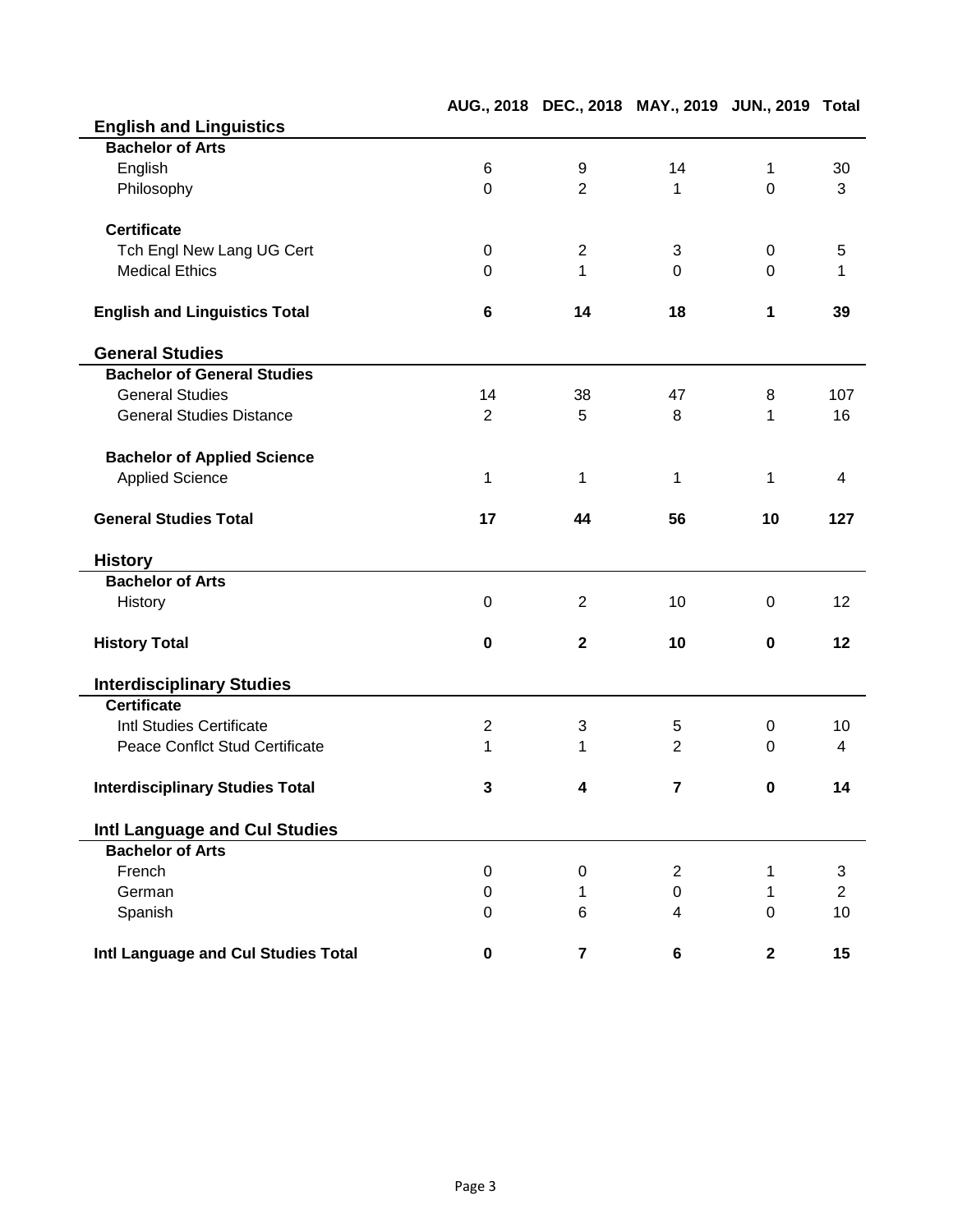|                                      |                  |                | AUG., 2018 DEC., 2018 MAY., 2019 JUN., 2019 Total |                |                |
|--------------------------------------|------------------|----------------|---------------------------------------------------|----------------|----------------|
| <b>Mathematical Sciences</b>         |                  |                |                                                   |                |                |
| <b>Bachelor of Science</b>           |                  |                |                                                   |                |                |
| Math Actuarial Science               | 1                | $\mathbf 1$    | 1                                                 | $\mathbf 0$    | 3              |
| <b>Mathematics</b>                   | 1                | $\overline{2}$ | $\Omega$                                          | 1              | 4              |
| <b>Mathematics Teaching</b>          | 0                | 1              | 3                                                 | 0              | 4              |
| Math Computing                       | $\Omega$         | $\Omega$       | $\mathbf 0$                                       | 1              | 1              |
| <b>Certificate</b>                   |                  |                |                                                   |                |                |
| Math App Stat Grad Certificate       | 3                | 0              | 1                                                 | $\mathbf 0$    | 4              |
| <b>Master of Science</b>             |                  |                |                                                   |                |                |
| Applied Math Ops Research            | 0                | 1              | 0                                                 | 0              | 1              |
| <b>Mathematics</b>                   | 1                | 1              | $\overline{2}$                                    | $\mathbf 0$    | 4              |
| <b>Bachelor of Actuarial Science</b> |                  |                |                                                   |                |                |
| <b>Actuarial Science</b>             | $\mathbf 0$      | 0              | 1                                                 | $\mathbf 0$    | 1              |
| <b>Graduate Certificate</b>          |                  |                |                                                   |                |                |
| Math App Stat Grad Certificate       | 0                | $\Omega$       | 2                                                 | $\Omega$       | $\overline{2}$ |
| <b>Mathematical Sciences Total</b>   | 6                | 6              | 10                                                | $\mathbf{2}$   | 24             |
| <b>Physics</b>                       |                  |                |                                                   |                |                |
| <b>B S in Geology</b>                |                  |                |                                                   |                |                |
| Geology                              | 1                | $\mathbf 0$    | 1                                                 | $\mathbf 0$    | $\overline{2}$ |
| <b>Bachelor of Arts</b>              |                  |                |                                                   |                |                |
| Geology                              | 0                | 0              | 1                                                 | 0              | 1              |
| <b>Bachelor of Science</b>           |                  |                |                                                   |                |                |
| Physics                              | 1                | 0              | 12                                                | 0              | 13             |
| Physics Teaching                     | 0                | 1              | $\mathbf 0$                                       | $\mathbf 0$    | 1              |
| <b>Physics Total</b>                 | $\mathbf{2}$     | 1              | 14                                                | 0              | 17             |
| <b>Political Science</b>             |                  |                |                                                   |                |                |
| <b>Bachelor of Arts</b>              |                  |                |                                                   |                |                |
| Economics                            | $\boldsymbol{0}$ | 3              | 3                                                 | 1              | 7              |
| <b>Political Science</b>             | $\overline{2}$   | $\mathbf 0$    | 5                                                 | $\overline{2}$ | 9              |
| <b>Women's Studies</b>               | 1                | $\overline{2}$ | 3                                                 | $\mathbf 0$    | 6              |
| <b>Certificate</b>                   |                  |                |                                                   |                |                |
| Civic Ed & Pub Adv Certificate       | 0                | 1              | 0                                                 | 0              | 1              |
| <b>Political Science Total</b>       | 3                | 6              | 11                                                | 3              | 23             |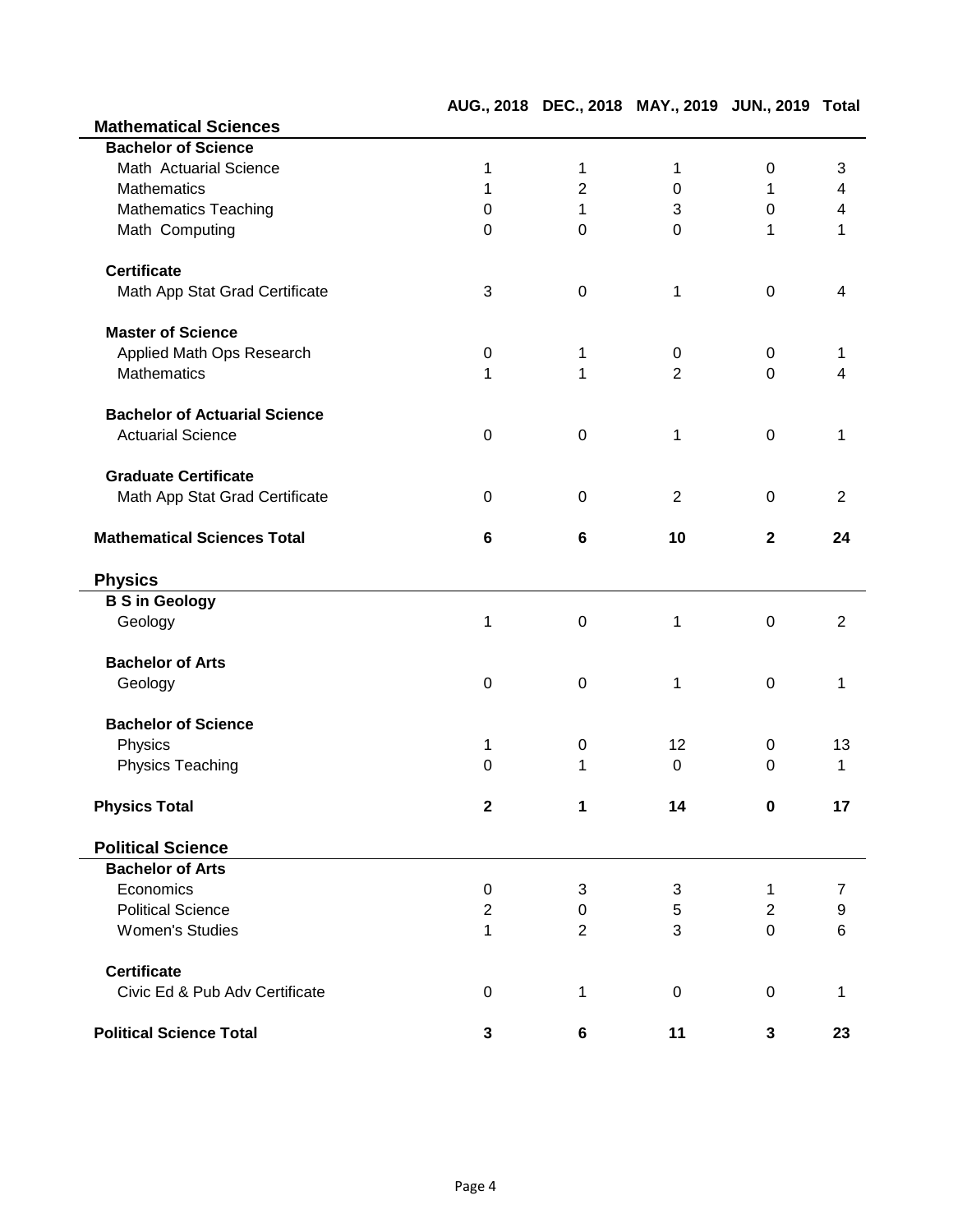|                                         |          |          | AUG., 2018 DEC., 2018 MAY., 2019 JUN., 2019 Total |                |     |
|-----------------------------------------|----------|----------|---------------------------------------------------|----------------|-----|
| <b>Psychology</b>                       |          |          |                                                   |                |     |
| <b>Bachelor of Arts</b>                 |          |          |                                                   |                |     |
| Psychology                              | 3        | 14       | 38                                                | $\overline{2}$ | 57  |
| <b>Bachelor of Science</b>              |          |          |                                                   |                |     |
| Psychology                              | $\Omega$ | 0        | 3                                                 | $\mathbf 0$    | 3   |
| <b>Psychology Total</b>                 | 3        | 14       | 41                                                | $\mathbf{2}$   | 60  |
| <b>Anthropology and Sociology</b>       |          |          |                                                   |                |     |
| <b>Bachelor of Arts</b>                 |          |          |                                                   |                |     |
| Anthropology                            |          | 3        | 4                                                 | $\mathbf 0$    | 8   |
| Sociology                               | $\Omega$ | $\Omega$ | 11                                                | $\Omega$       | 11  |
| <b>Anthropology and Sociology Total</b> |          | 3        | 15                                                | $\bf{0}$       | 19  |
| <b>Arts and Sciences Total</b>          | 53       | 148      | 323                                               | 23             | 547 |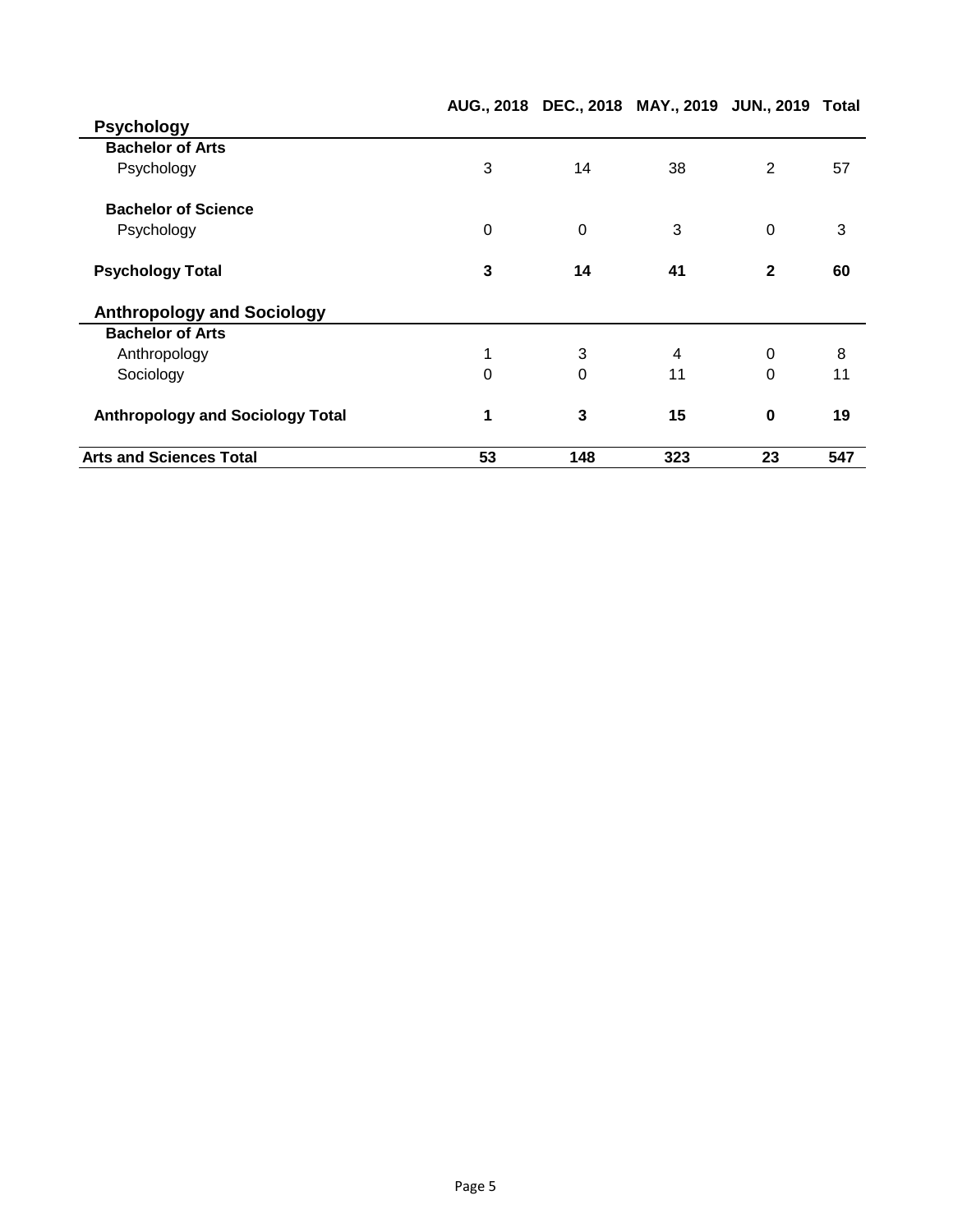| <b>Business</b> |
|-----------------|
|                 |

| <b>Business Total</b>                 | 34             | 63             | 96           | 14             | 207 |
|---------------------------------------|----------------|----------------|--------------|----------------|-----|
| <b>Economics and Finance Total</b>    | 3              | 5              | 17           | 1              | 26  |
| Finance                               | $\overline{2}$ | 3              | 12           | $\Omega$       | 17  |
| <b>Bus Econ Public Policy</b>         | 1              | $\overline{2}$ | 5            | 1              | 9   |
| <b>B S in Business</b>                |                |                |              |                |     |
| <b>Economics and Finance</b>          |                |                |              |                |     |
| <b>Accounting Total</b>               | $\mathbf{2}$   | 14             | 20           | $\overline{2}$ | 38  |
| <b>Bank Management Certificate</b>    | $\Omega$       | 1              | 5            | 1              | 7   |
| <b>Accounting Certificate</b>         | 0              | 4              | 1            | $\mathbf 0$    | 5   |
| <b>Certificate</b>                    |                |                |              |                |     |
| Accounting                            | $\overline{2}$ | 9              | 14           | 1              | 26  |
| <b>B S in Business</b>                |                |                |              |                |     |
| <b>Accounting</b>                     |                |                |              |                |     |
| <b>Management and Marketing Total</b> | 9              | 43             | 51           | 10             | 113 |
| <b>Small Business Mgmt Certif</b>     | 0              | $\Omega$       | $\mathbf{1}$ | $\mathbf 0$    | 1   |
| <b>Certificate</b>                    |                |                |              |                |     |
| Marketing                             | 5              | 20             | 19           | 5              | 49  |
| Management                            | 4              | 23             | 31           | 5              | 63  |
| <b>B S in Business</b>                |                |                |              |                |     |
| <b>Management and Marketing</b>       |                |                |              |                |     |
| <b>Business Administration Total</b>  | 20             | 1              | 8            | 1              | 30  |
| General Admin-Professional MBA        | 20             | 0              | $\Omega$     | $\Omega$       | 20  |
| <b>General Administration</b>         | $\Omega$       | 1              | 8            | 1              | 10  |
| <b>Master of Business Admin</b>       |                |                |              |                |     |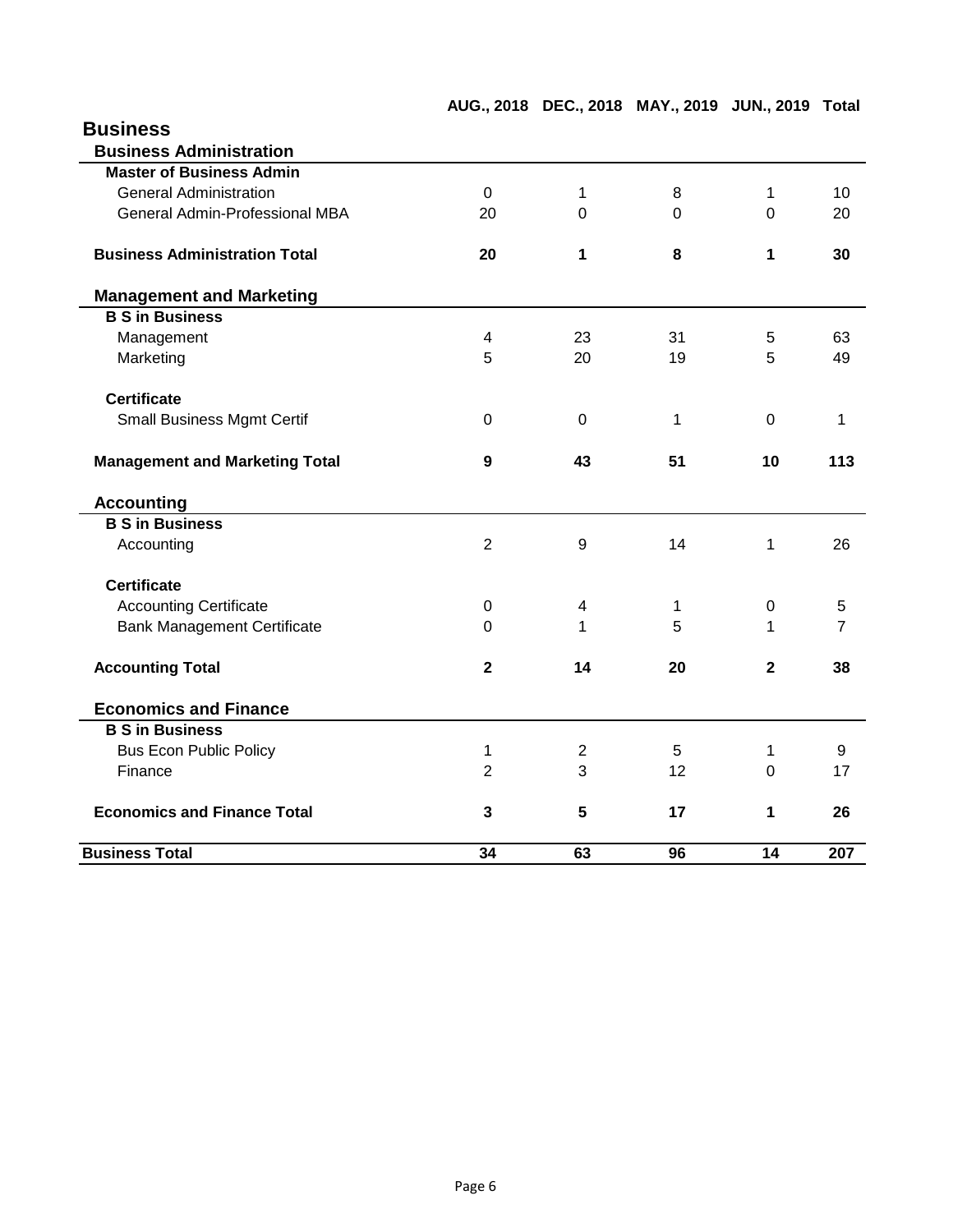# **Engineering Tech and Comp Sci**

| <b>Civil/Mechanical Engineering</b>       |                  |                |                |                |                |
|-------------------------------------------|------------------|----------------|----------------|----------------|----------------|
| <b>B S in Mechanical Engineering</b>      |                  |                |                |                |                |
| <b>Mechanical Engineering</b>             | $\mathbf 0$      | 10             | 12             | $\mathbf 0$    | 22             |
| <b>BS in Civil Engineering</b>            |                  |                |                |                |                |
| Civil Engineering                         | $\pmb{0}$        | 4              | 12             | $\mathbf 0$    | 16             |
| <b>Certificate</b>                        |                  |                |                |                |                |
| Adv. Manufacturing Engineering            | $\mathbf 0$      | 1              | 3              | $\mathbf 0$    | 4              |
| <b>MS in Engineering</b>                  |                  |                |                |                |                |
| Engineering                               | 1                | 4              | $\overline{2}$ | $\mathbf 0$    | $\overline{7}$ |
| <b>Civil/Mechanical Engineering Total</b> | 1                | 19             | 29             | $\mathbf 0$    | 49             |
| <b>Computer Science</b>                   |                  |                |                |                |                |
| <b>Associate of Science</b>               |                  |                |                |                |                |
| <b>Information Systems</b>                | $\boldsymbol{0}$ | 3              | $\overline{2}$ | $\mathbf 0$    | 5              |
| <b>Bachelor of Arts</b>                   |                  |                |                |                |                |
| <b>Computer Science</b>                   | $\pmb{0}$        | $\mathbf 0$    | $\overline{7}$ | $\mathbf 0$    | $\overline{7}$ |
| <b>Bachelor of Science</b>                |                  |                |                |                |                |
| <b>Computer Science</b>                   | $\overline{2}$   | 4              | 21             | $\overline{2}$ | 29             |
| <b>Information Systems</b>                | 1                | $\overline{2}$ | 6              | 3              | 12             |
| <b>Master of Science</b>                  |                  |                |                |                |                |
| <b>Computer Science</b>                   | 1                | $\overline{2}$ | 6              | $\mathbf 0$    | 9              |
| <b>Computer Science Total</b>             | 4                | 11             | 42             | 5              | 62             |
| <b>Electrical/Computer Engr</b>           |                  |                |                |                |                |
| <b>B S in Computer Engineering</b>        |                  |                |                |                |                |
| <b>Computer Engineering</b>               | $\boldsymbol{0}$ | 3              | 5              | $\pmb{0}$      | 8              |
| <b>B S in Electrical Engineering</b>      |                  |                |                |                |                |
| <b>Electrical Engineering</b>             | 3                | 5              | $\overline{7}$ | $\mathbf 0$    | 15             |
| <b>MS in Engineering</b>                  |                  |                |                |                |                |
| Engineering                               | 1                | 6              | 9              | $\pmb{0}$      | 16             |
| <b>Electrical/Computer Engr Total</b>     | 4                | 14             | 21             | $\pmb{0}$      | 39             |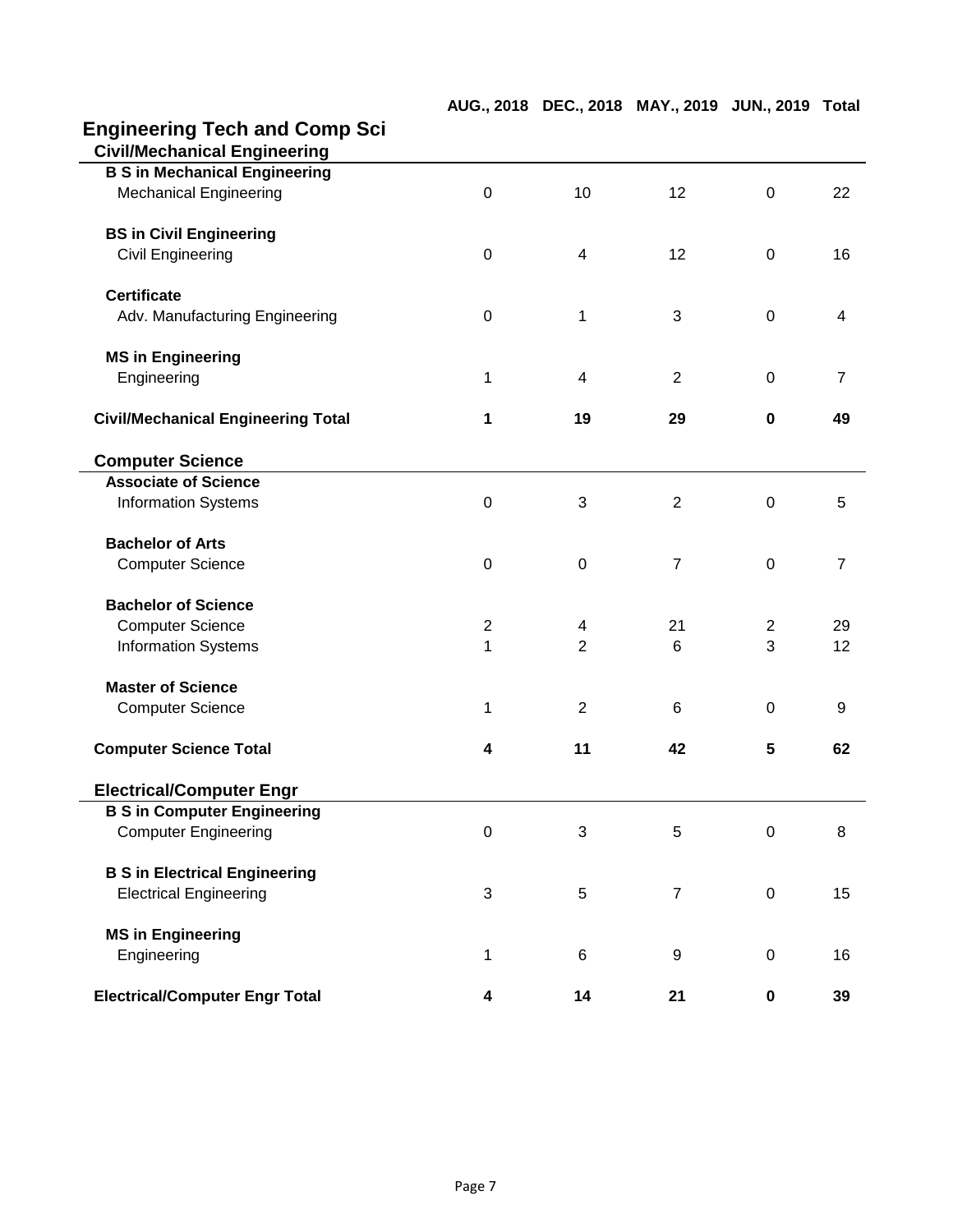| <b>School of Polytechnic</b>               |                  |                |                |                 |                |
|--------------------------------------------|------------------|----------------|----------------|-----------------|----------------|
| <b>Associate of Science</b>                |                  |                |                |                 |                |
| <b>Electrical Engineering Tech</b>         | $\boldsymbol{0}$ | 4              | 4              | $\overline{2}$  | 10             |
| Industrial Engineering Tech                | $\mathbf 0$      | 0              | 3              | $\mathbf 0$     | 3              |
| <b>Mechanical Engineering Tech</b>         | 1                | 9              | $\overline{7}$ | 1               | 18             |
| <b>Bachelor of Science</b>                 |                  |                |                |                 |                |
| <b>Computer Engineering Tech</b>           | 0                | 3              | 3              | $\mathbf 0$     | 6              |
| <b>Construction Engineering Tech</b>       | 0                | 5              | 11             | $\overline{0}$  | 16             |
| <b>Electrical Engineering Tech</b>         | $\overline{0}$   | $\overline{c}$ | 6              | 0               | 8              |
| <b>Industrial Engineering Tech</b>         | $\overline{0}$   | $\mathbf{1}$   | $\overline{2}$ | 0               | 3              |
| Information Technology                     | 1                | $\overline{2}$ | $\overline{7}$ | 1               | 11             |
| <b>Mechanical Engineering Tech</b>         | 1                | 6              | 33             | $\overline{0}$  | 40             |
| <b>Certificate</b>                         |                  |                |                |                 |                |
| <b>Advanced Manufacturing Mgmt</b>         | $\mathbf 0$      | $\mathbf 0$    | $\overline{2}$ | $\Omega$        | $\overline{2}$ |
| <b>School of Polytechnic Total</b>         | 3                | 32             | 78             | 4               | 117            |
| <b>Organizational Leadership</b>           |                  |                |                |                 |                |
| <b>Associate of Science</b>                |                  |                |                |                 |                |
| Org Leadership Supervision                 | $\overline{2}$   | 3              | 4              | $\mathbf 0$     | 9              |
| Organizational Leadership                  | $\mathbf 0$      | 1              | $\Omega$       | $\mathbf 0$     | 1              |
| <b>Bachelor of Science</b>                 |                  |                |                |                 |                |
| Org Leadership Supervision                 | 6                | 29             | 25             | 5               | 65             |
| <b>Certificate</b>                         |                  |                |                |                 |                |
| Org Leadership Grad Cert                   | 0                | $\mathbf 0$    | $\mathbf{2}$   | $\mathbf 0$     | $\overline{c}$ |
| <b>Supervisory Ldrsp Certificate</b>       | 0                | 1              | $\overline{2}$ | $\Omega$        | 3              |
| <b>Master of Science</b>                   |                  |                |                |                 |                |
| Org Leadership Supervision                 | 1                | 3              | 15             | $\mathbf 0$     | 19             |
| <b>Organizational Leadership Total</b>     | 9                | 37             | 48             | $5\phantom{.0}$ | 99             |
| <b>Engineering Tech and Comp Sci Total</b> | 21               | 113            | 218            | 14              | 366            |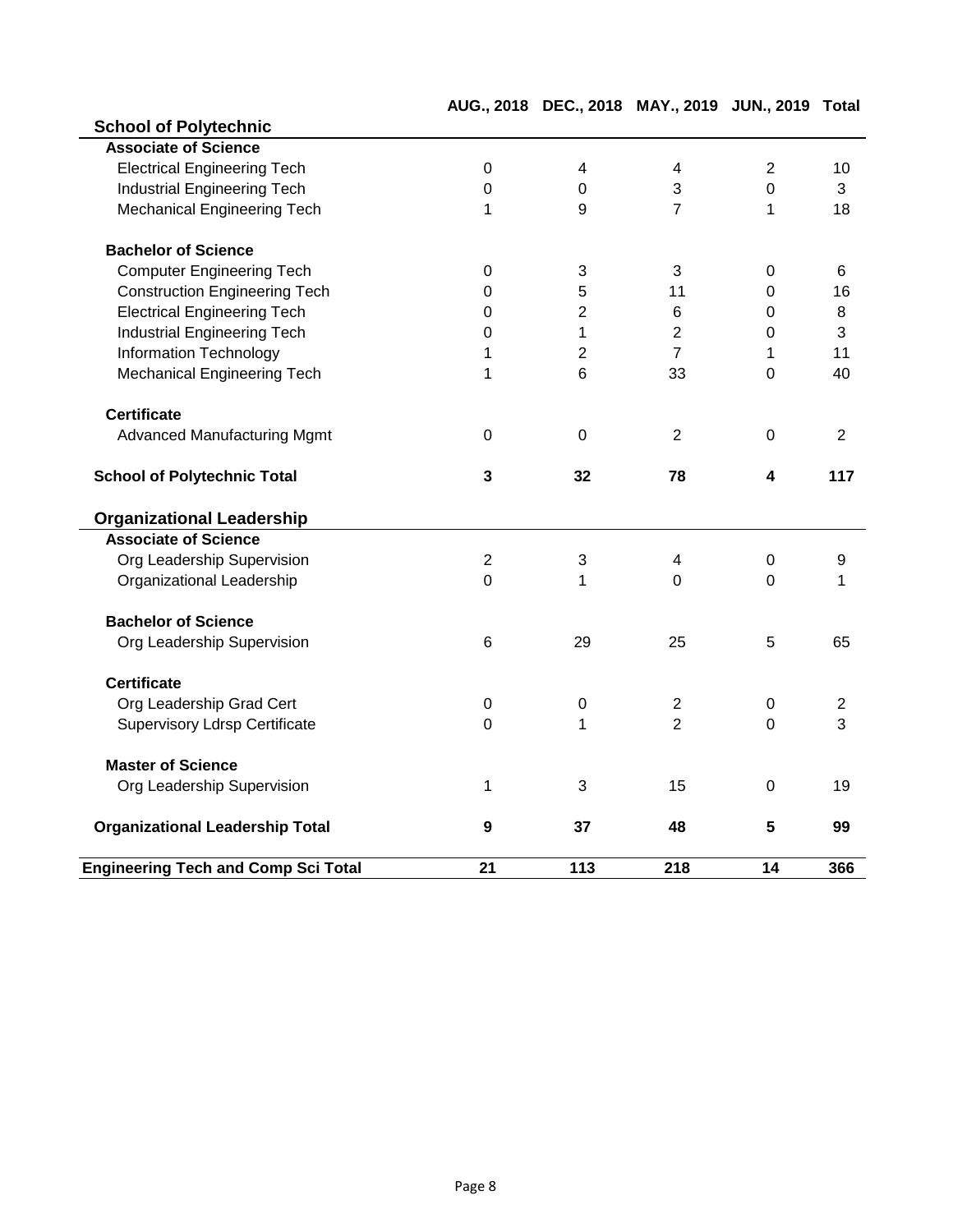|  |  |  | AUG., 2018 DEC., 2018 MAY., 2019 JUN., 2019 Total |  |  |
|--|--|--|---------------------------------------------------|--|--|
|--|--|--|---------------------------------------------------|--|--|

### **Health and Human Services**

| <b>Dental Education</b>                |                |                |             |                |                |
|----------------------------------------|----------------|----------------|-------------|----------------|----------------|
| <b>B S in Dental Hygiene</b>           |                |                |             |                |                |
| Dental Hygiene                         | $\mathbf 0$    | 1              | 28          | $\overline{0}$ | 29             |
| <b>B S in Dental Technology</b>        |                |                |             |                |                |
| Dental Technology                      | $\mathbf 0$    | 3              | $\mathbf 0$ | $\Omega$       | 3              |
| <b>Dental Clinician</b>                | 1              | $\Omega$       | 1           | $\mathbf 0$    | $\overline{2}$ |
| <b>Certificate</b>                     |                |                |             |                |                |
| <b>Dental Assisting Certificate</b>    | $\mathbf 0$    | $\Omega$       | 15          | $\overline{0}$ | 15             |
| <b>Dental Education Total</b>          | 1              | 4              | 44          | $\mathbf 0$    | 49             |
| <b>Med Imaging and Radiologic Sci</b>  |                |                |             |                |                |
| <b>B S in Medical Imaging</b>          |                |                |             |                |                |
| Medical Imaging                        | $\Omega$       | $\overline{0}$ | 20          | 0              | 20             |
| Med Imaging and Radiologic Sci Total   | $\bf{0}$       | $\bf{0}$       | 20          | $\mathbf 0$    | 20             |
| <b>Nursing</b>                         |                |                |             |                |                |
| <b>Bachelor of Science</b>             |                |                |             |                |                |
| Nursing                                | 19             | 48             | 57          | $\Omega$       | 124            |
| Nursing RN-BS Post Licensure           | $\mathbf 0$    | 11             | $\Omega$    | $\mathbf 0$    | 11             |
| <b>Master of Science</b>               |                |                |             |                |                |
| Nursing                                | $\overline{0}$ | 9              | 20          | $\Omega$       | 29             |
| <b>Nursing Total</b>                   | 19             | 68             | 77          | $\mathbf 0$    | 164            |
| <b>Health and Human Services Total</b> | 20             | 72             | 141         | $\bf{0}$       | 233            |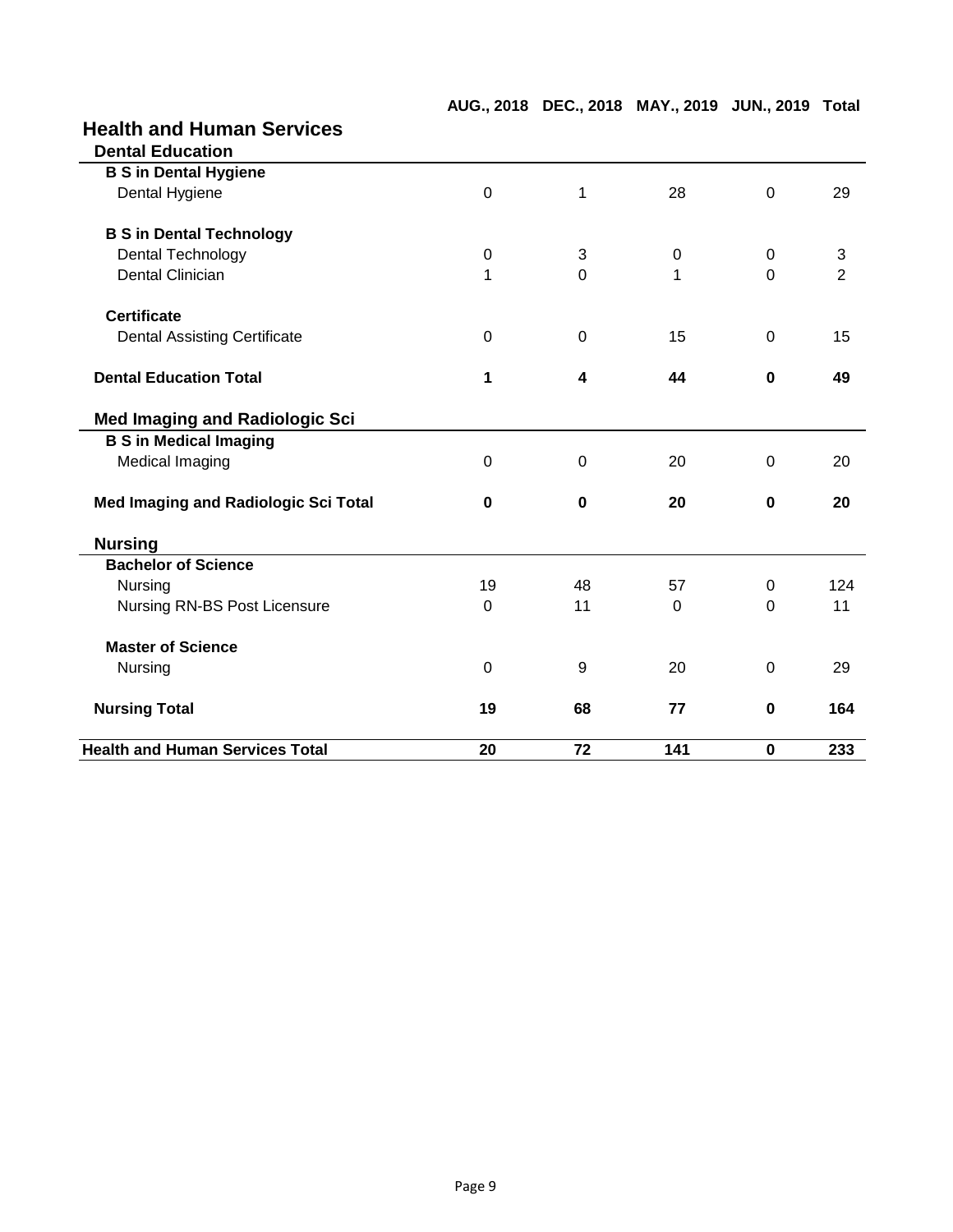| <b>Theatre</b>                     |                  |                |                |                  |                |
|------------------------------------|------------------|----------------|----------------|------------------|----------------|
| <b>Bachelor of Arts</b>            |                  |                |                |                  |                |
| Theatre                            | $\overline{0}$   | 3              | 9              | $\mathbf 0$      | 12             |
| <b>Theatre Total</b>               | $\mathbf 0$      | $\mathbf{3}$   | 9              | $\mathbf 0$      | 12             |
|                                    |                  |                |                |                  |                |
| <b>Art and Design</b>              |                  |                |                |                  |                |
| <b>Bachelor of Arts</b>            |                  |                |                |                  |                |
| <b>Art Education</b>               | $\boldsymbol{0}$ | $\overline{2}$ | $\mathfrak{B}$ | $\boldsymbol{0}$ | 5              |
| Fine Arts                          | $\mathbf 0$      | $\overline{2}$ | 9              | 1                | 12             |
| <b>Bachelor of Fine Arts</b>       |                  |                |                |                  |                |
| <b>Fine Arts</b>                   | $\boldsymbol{0}$ | $\mathbf{1}$   | 4              | 0                | 5              |
| Visual Communication Design        | $\mathbf 0$      | 12             | 18             | 0                | 30             |
| <b>Bachelor of Science</b>         |                  |                |                |                  |                |
| <b>Interior Design</b>             | $\mathbf 0$      | $\mathbf 0$    | 17             | $\mathbf 0$      | 17             |
| <b>Art and Design Total</b>        | $\mathbf 0$      | 17             | 51             | 1                | 69             |
| <b>School of Music</b>             |                  |                |                |                  |                |
| <b>B S in Music Therapy</b>        |                  |                |                |                  |                |
| Music Therapy                      | $\overline{2}$   | 1              | $\mathbf 0$    | $\mathbf 0$      | 3              |
| <b>Bachelor of Music</b>           |                  |                |                |                  |                |
|                                    |                  |                |                |                  |                |
| Music                              | $\mathbf 0$      | $\mathbf 0$    | 4              | $\mathbf 0$      | 4              |
| <b>Bachelor of Music Education</b> |                  |                |                |                  |                |
| <b>Music Education</b>             | $\mathbf 0$      | $\mathbf 0$    | $\overline{2}$ | $\overline{0}$   | $\overline{2}$ |
| <b>BS in Music</b>                 |                  |                |                |                  |                |
| Music                              | $\overline{4}$   | $\mathbf 0$    | 6              | $\overline{0}$   | 10             |
| <b>School of Music Total</b>       | $\bf 6$          | 1              | 12             | $\mathbf 0$      | 19             |

**AUG., 2018 DEC., 2018 MAY., 2019 JUN., 2019 Total**

### **Visual and Performing Arts**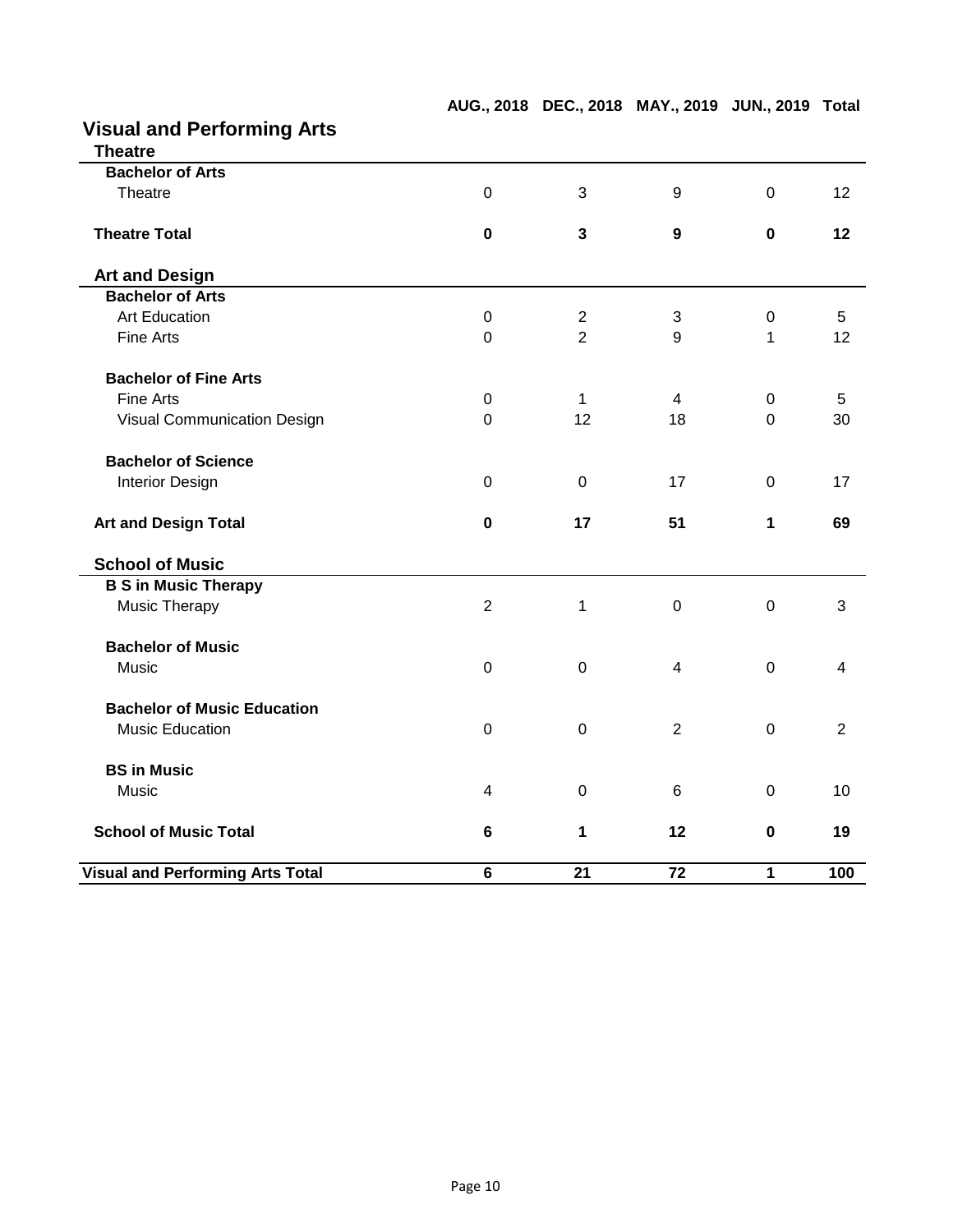| <b>Professional Studies</b>               |                |    |                |                |                |
|-------------------------------------------|----------------|----|----------------|----------------|----------------|
| <b>Hospitality and Tourism Mgmt</b>       |                |    |                |                |                |
| <b>Bachelor of Science</b>                |                |    |                |                |                |
| <b>Hospitality Management</b>             | 3              | 8  | $\overline{7}$ | 1              | 19             |
| <b>Hospitality and Tourism Mgmt Total</b> | 3              | 8  | $\overline{7}$ | 1              | 19             |
| <b>Human Services</b>                     |                |    |                |                |                |
| <b>Bachelor of Science</b>                |                |    |                |                |                |
| <b>Human Services</b>                     | 4              | 6  | 32             | 5              | 47             |
| <b>Human Services Total</b>               | 4              | 6  | 32             | 5              | 47             |
| <b>Public Policy</b>                      |                |    |                |                |                |
| <b>B S in Public Affairs</b>              |                |    |                |                |                |
| <b>Criminal Justice</b>                   | 6              | 10 | 12             | $\Omega$       | 28             |
| <b>Environmental Policy</b>               | $\overline{2}$ | 1  | 0              | $\Omega$       | 3              |
| <b>Health Services Admin</b>              | 0              | 6  | 7              | $\overline{2}$ | 15             |
| <b>Legal Studies</b>                      | 0              | 1  | 4              | 0              | 5              |
| <b>Public Affairs</b>                     | 0              | 0  | 1              | $\Omega$       | 1              |
| <b>Public Management</b>                  | 0              | 1  | 1              | $\Omega$       | $\overline{2}$ |
| <b>Master of Public Management</b>        |                |    |                |                |                |
| <b>Public Management</b>                  | 1              | 1  | $\overline{7}$ | $\mathbf 0$    | 9              |
| <b>Public Policy Total</b>                | 9              | 20 | 32             | $\mathbf{2}$   | 63             |

#### **AUG., 2018 DEC., 2018 MAY., 2019 JUN., 2019 Total**